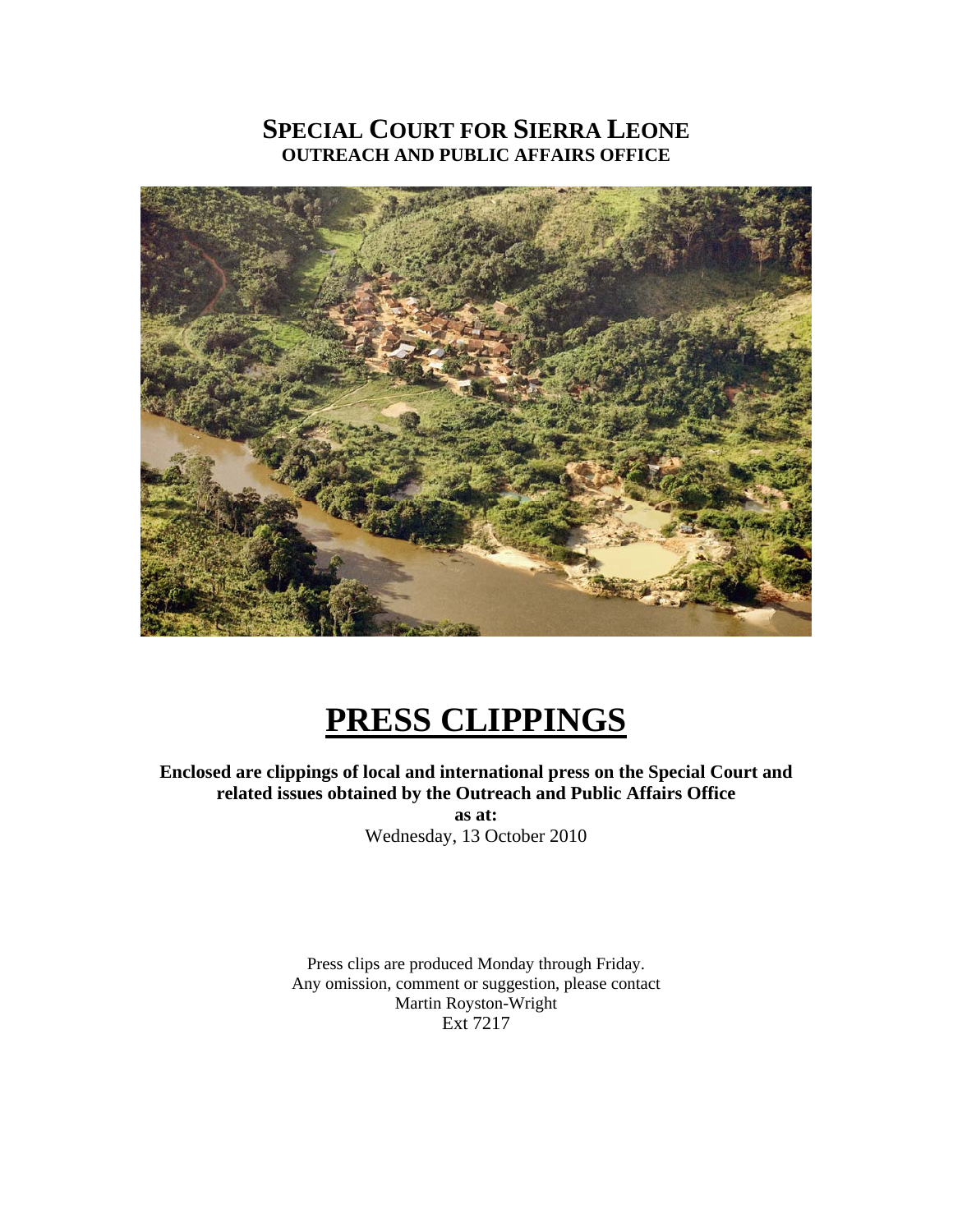| <b>Local News</b>                                                                     |           |
|---------------------------------------------------------------------------------------|-----------|
| Stakeholders Discuss TRC Recommendations / Concord Times                              | Page 3    |
| 'The Death Penalty is Divisive and Destructive' - AI- Sierra Leone / Cotton Tree News | Page 4    |
| <b>International News</b>                                                             |           |
| <b>ICTR Convict Dies in Prison / The New Times</b>                                    | Page 5    |
| Mbarushimana Arrest Major Blow to FDLR – CPCR / The New Times                         | Page 6    |
| ICC: Cabinet Team Agrees on Secret Notes to Surrender / Daily Nation                  | Pages 7-8 |
| Rely on Victims for Truth, ICC Told / Daily Nation                                    | Page 9    |
| South Africa Vows to Support Deferring Bashir's ICC Warrant at UNSC / Sudan Tribune   | Page 10   |
| Rights Group Urges Congo To Arrest War Crimes Suspect / Voice of America              | Page 11   |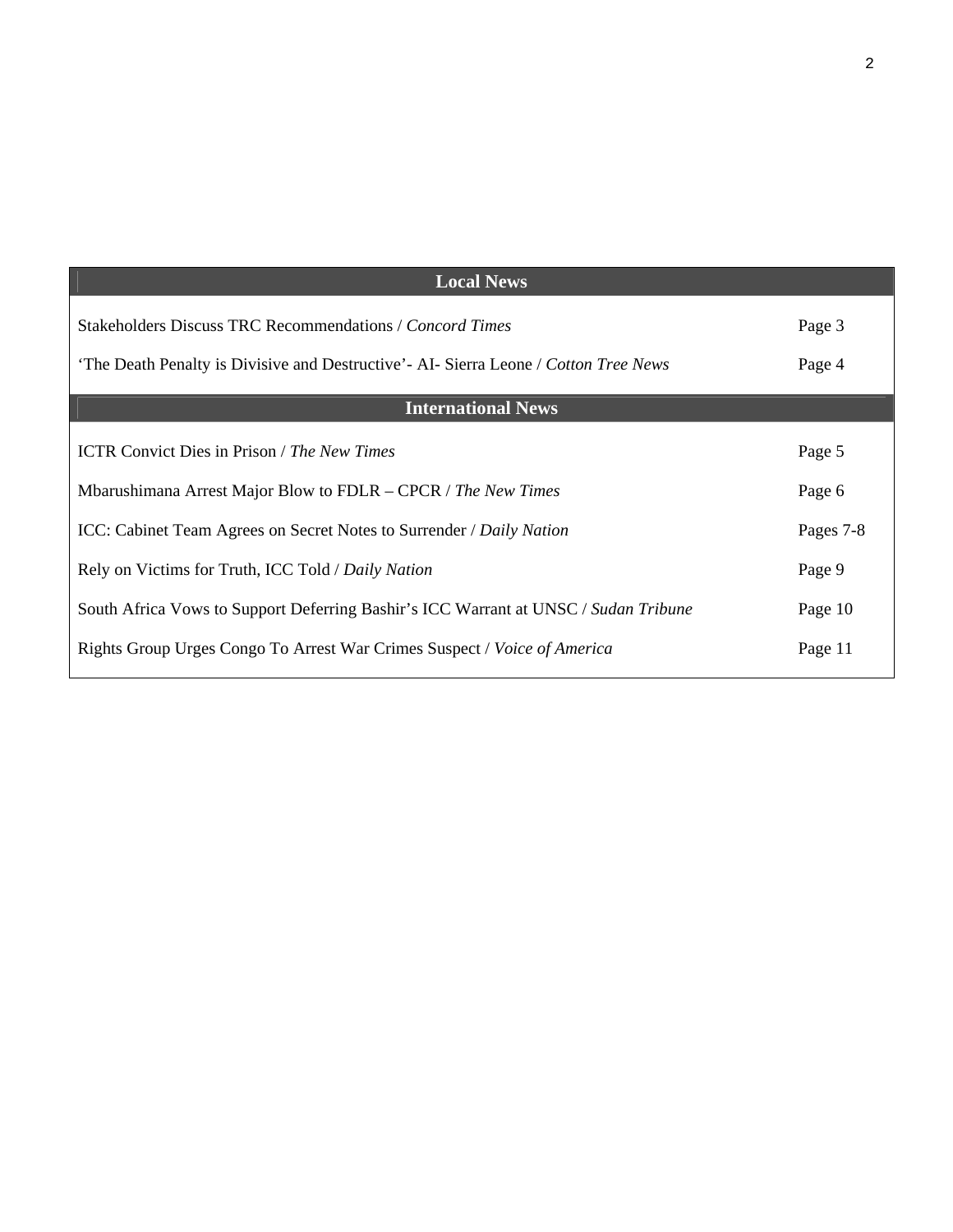#### **Stakeholders Discuss TRC Recommendations**

Stakeholders across the country are currently discussing the status of the implementation of the Truth and Reconciliation Commission (TRC) recommendations.

The two-day national consultative conference at the British Council Auditorium was organized by the Human Rights Commission of Sierra Leone (HRC-SL) in collaboration with the Human Rights section of the United Nations Integrated Peace-building Office in Sierra Leone (UNIPSIL) and civil society.

UNIPSIL's chief of human rights section, Beatriz Balbin, said the primary obligation of the implementation of the TRC recommenhensive strategy, with clear allocation of responsibilities to the relevant ministries and agencies and implementation time frames.

"Some progress has been made so far including the establishment of the reparations programme and the launching of the war victims' trust fund, among others. Other significant recommendations are yet to be implemented," she said.

HRC-SL chairman, Commissioner Edward Sam, said the TRC recommendations were designed to facilitate the building of a new Sierra Leone based on the values of human dignity, tolerance and respect for the rights of all persons.



Participants at the consultative conference





 $\emph{HRC-SL chain}, \emph{Commissioner Edward Sam making a statement} \emph{human rights and left a legacy of adding that all its geometrical elements.}$ dehumanization, hatred and fear

"This consultative conference allows us to take stock of government's implementation of the TRC recommendations. Endless debates and assessments of its implementation are not enough to heal a nation, entrench democracy and promote national reconciliation," he said.

tions must be fully implemented.

Chairperson board of trustees of the War Victims Trust Fund, Prof. Amy E. Joof, appealed to organizations and well meaning individuals to help them with the necessary support needed to adequately provide for victims of the war.

She said out of the 30,000 war victims that have been regis-



Commissioner Sam noted that the TRC recommendations call for the repeal of all statutory and customary laws that discriminate against women.

Chairperson of the Parliamentary Human Rights Committee, Hon. Elizabeth Lavalie, said she was very much concerned about the non-implementation of some of the recommendations in the TRC report.

She said Sierra Leoneans are still grappling with important issues raised in the TRC report,

tered, only 20,000 are currently benefiting from the fund through their implementing agency, NaCSA.

Statements were also made by the national chairman of War Victims Association, Edward Conteh, representative from civil society organizations, Samuel Ansumana

At the end of the conference, a communiqué is expected to be drafted, outlining the way forward for the successful implementation of the TRC recommendations.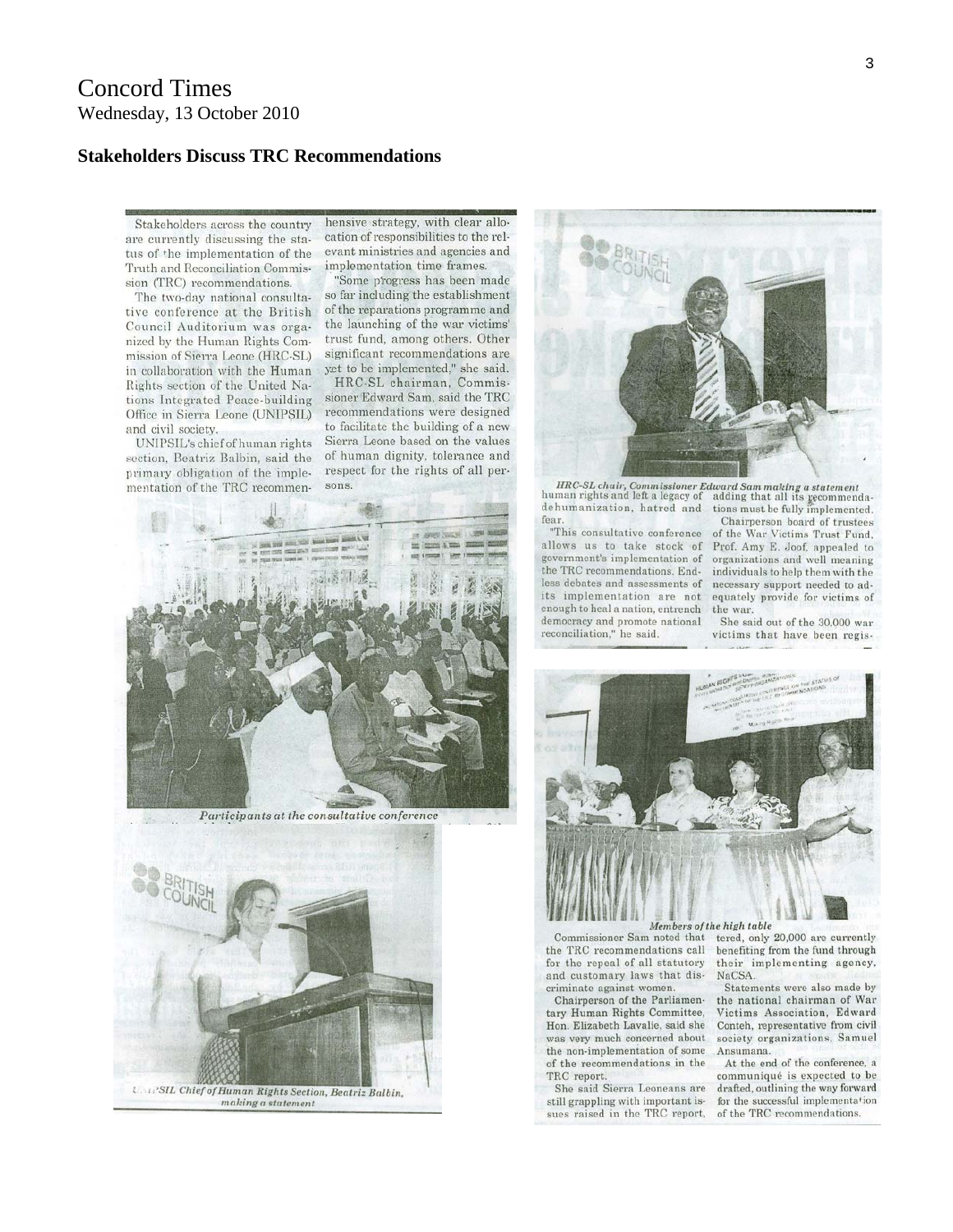## **'The death penalty is divisive and destructive'- AI- Sierra Leone**

Written by Abdul Samba Brima

Amnesty International in Sierra Leone has described the death penalty as a "destructive and divisive public policy that is not consistent with widely held moral values."

Speaking during the observance of Death Penalty Day on Monday, AI's director in Sierra Leone, Brima Sheriff said "the cruelty inherent in the death penalty rendered it inconsistent with the norms of modernday civilized behavior."

Mr. Sheriff said the death penalty denied the possibility of reconciliation, rehabilitation and prolonged the suffering of the murdered victim's family.

He added that, "although people should be held accountable for the crimes they commit, they should not be accountable in a cruel manner." The AI director the death penalty had been used as a political weapon by some governments in the past.

Some Sierra Leoneans who spoke to CTN on the day supported the death penalty, stating that it would "end impunity" and should therefore not be expunged.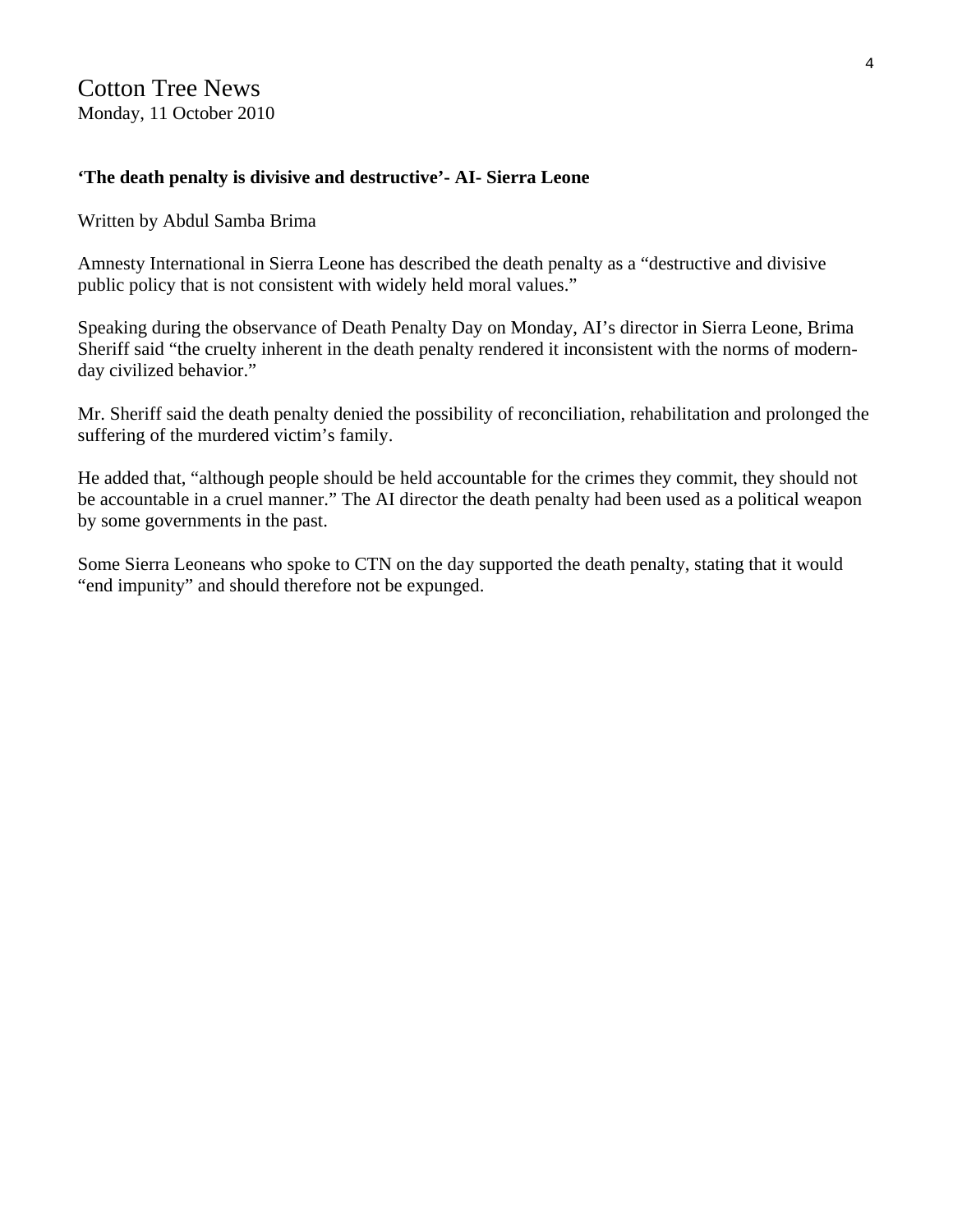## **Rwanda: ICTR Convict Dies in Prison**

Edwin Musoni

Kigali — A former senior member of the Mouvement Républicain National pour le Développement et la Démocratie (MRND), a political party largely responsible for the planning and executing the 1994 Genocide against the Tutsi, died in prison on Monday aged 52.

Georges Rutaganda was sentenced to life imprisonment following his conviction on several counts of Genocide by the International Criminal Tribunal for Rwanda (ICTR) based in Arusha, Tanzania.

A statement released by the ICTR, reads that, "Rutaganda passed away in Benin following sudden complications of a long illness." He was serving his sentence in a Benin prison.

During the Genocide, Rutaganda was the vice president of the Interahamwe militia, the spearhead of the Genocide. He was charged genocide, crimes against humanity and organizing and implementing a mass murder of the Tutsi race.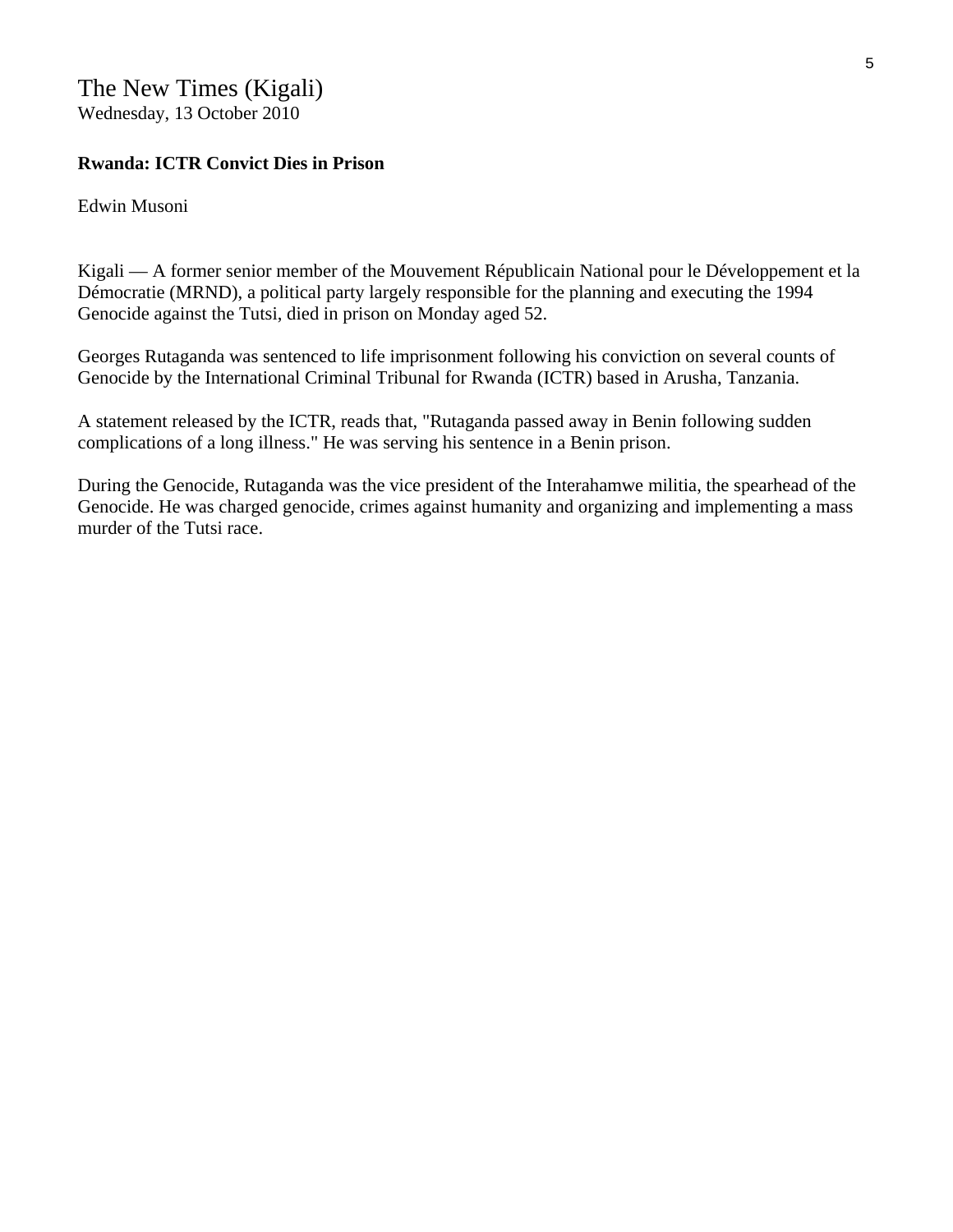## **Rwanda: Mbarushimana Arrest Major Blow to FDLR - CPCR**

James Karuhanga

Kigali — The arrest in France Monday of the FDLR Executive Secretary, on an International Criminal Court (ICC) arrest warrant for war crimes and crimes against humanity allegedly committed in the eastern DRC, has dealt a heavy blow to the terrorist group, activists have concluded.

Callixte Mbarushimana's arrest comes at the heels of the November 2009 arrest of FDLR leader Ignace Murwanashyaka and his deputy, Straton Musoni, in Germany.

"This arrest is good news and may weaken the FDLR in the Congo. The main political leaders are in jail. The FDLR are struck on the head," said Alain Gauthier, the President of a France-based organization - Collectif des Parties Civile pour le Rwanda (CPCR), which works to bring Genocide fugitives there to book.

Maj. Gen. Paul Rwarakabije, a commissioner in the Rwanda Demobilisation and Reintegration Commission (RDRC), and a former FDLR commander, doubts the efficiency of Mbarushimana's replacement, given the enormous work the latter has been doing in the groups Diaspora circles.

"The contacts that Mbarushimana had made outside there just won't continue. There will be an impact on their soldiers in Congo since the trust they normally put to those operating from outside will diminish," said Rwarakabije.

According to Rwarakabije, normally FDLR's Deputy Executive Secretary - Lt. Col. Laurent Ndagijimana, could be the likely replacement, but since he is not in Europe but based in the DRC's Walikale jungles, he "would not operate freely" like his predecessor.

He added that even the current FDLR supremo in DRC, General Gaston Iyamuremye (aka Rumuli Michel), doesn't move freely and is limited to conducting most operations or work on phone.

Gauthier concurs with Rwarakabije, saying that since the arrest of Murwanashyaka and his deputy, Mbarushimana's political power had increased largely because of his networking flexibility in Europe.

Nonetheless, the CPCR president cautions that the FDLR are probably "not completely defeated" and that they have many supporters in France.

"It seems that the city of Rouen, France, is a real "nest of wasps." Their supporters there could be many. His arrest brings to light again on the presence in France of a significant number of genocide suspects," Gauthier observes.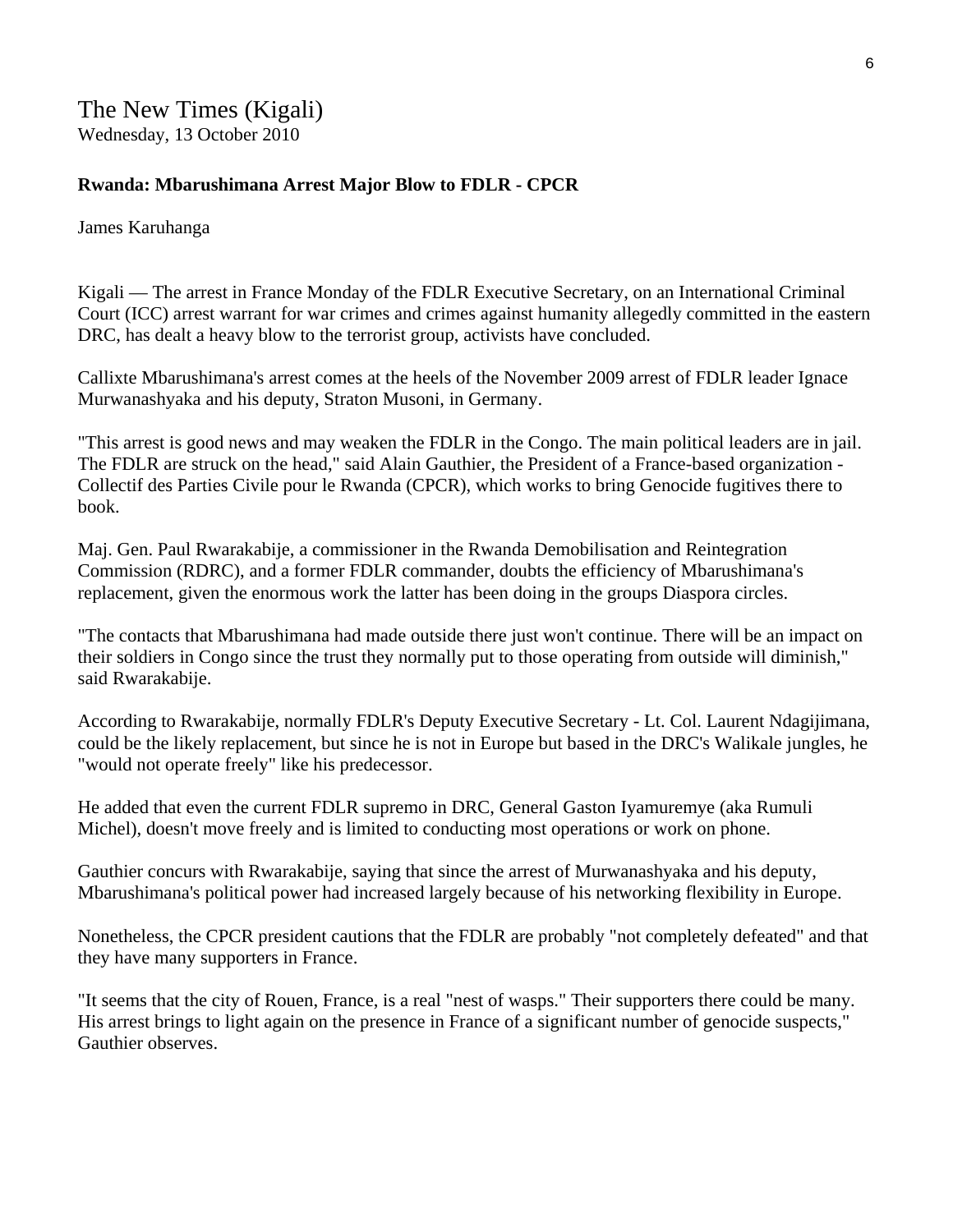#### **ICC: Cabinet team agrees on secret notes to surrender**

FILE | NATION. A Cabinet team on Tuesday approved a set of minutes of security meetings to be handed over to the International Criminal Court to speed up the trials of the masterminds of Kenya's worst postelection violence. Above, President Mwai Kibaki chairs a past Cabinet meeting at his Harambee House office, Nairobi.PS

By PETER LEFTIE, pmutibo@ke.nationmedia.com AND OLIVER MATHENGE, [omathenge@ke.nationmedia.com](mailto:omathenge@ke.nationmedia.com) 

A Cabinet team on Tuesday approved a set of minutes of security meetings to be handed over to the International Criminal Court to speed up the trials of the masterminds of Kenya's worst post-election violence.

The minutes will cover sensitive security meetings held before and during the 2007 post-election violence that led to the killing of 1,133 people.

The decision was reached at Tuesday's meeting of a Cabinet committee handling matters related to the ICC.

The meeting, chaired by Internal Security minister George Saitoti, also discussed a set of regulations prepared by a technical team to guide ICC detectives in recording witness statements from top government officials who were in charge of security in various 2007 post-election violence hot spots.

The Cabinet team met as two more officials of the ICC arrived in the country for what was termed an "analysis mission".

They were said to have divided themselves into three groups in an attempt to cover as much ground as possible before the arrival of prosecutor Luis Moreno-Ocampo next week.

The analysts are set to visit various post-election violence hotspots, among them Kisumu, Naivasha, Molo, Eldoret, Nakuru and Nairobi slums.

They are preparing the ground for Mr Moreno-Ocampo. "He may be coming in between Monday and Wednesday next week. However, this will be determined by the progress made by the investigators who came in last week and the officials who have come in," said a source.

At the Cabinet sub-committee, sources present who requested anonymity said the minutes of the security meetings to be handed over to ICC detectives cover the period just before the December 2007 General Election to the post-election violence period which lasted until President Kibaki and Prime Minister Raila Odinga signed a peace accord on February 28, 2008.

"We have looked at the minutes and agreed in principle to give them to the ICC but we will first share them with the bigger Cabinet security committee," said the sources.

"The minutes cover the period which ICC had requested. We all agreed with the minutes as provided to us by the AG and the DG," the source added, referring to Attorney General Amos Wako and the National Security Intelligence Service director General Michael Gichangi.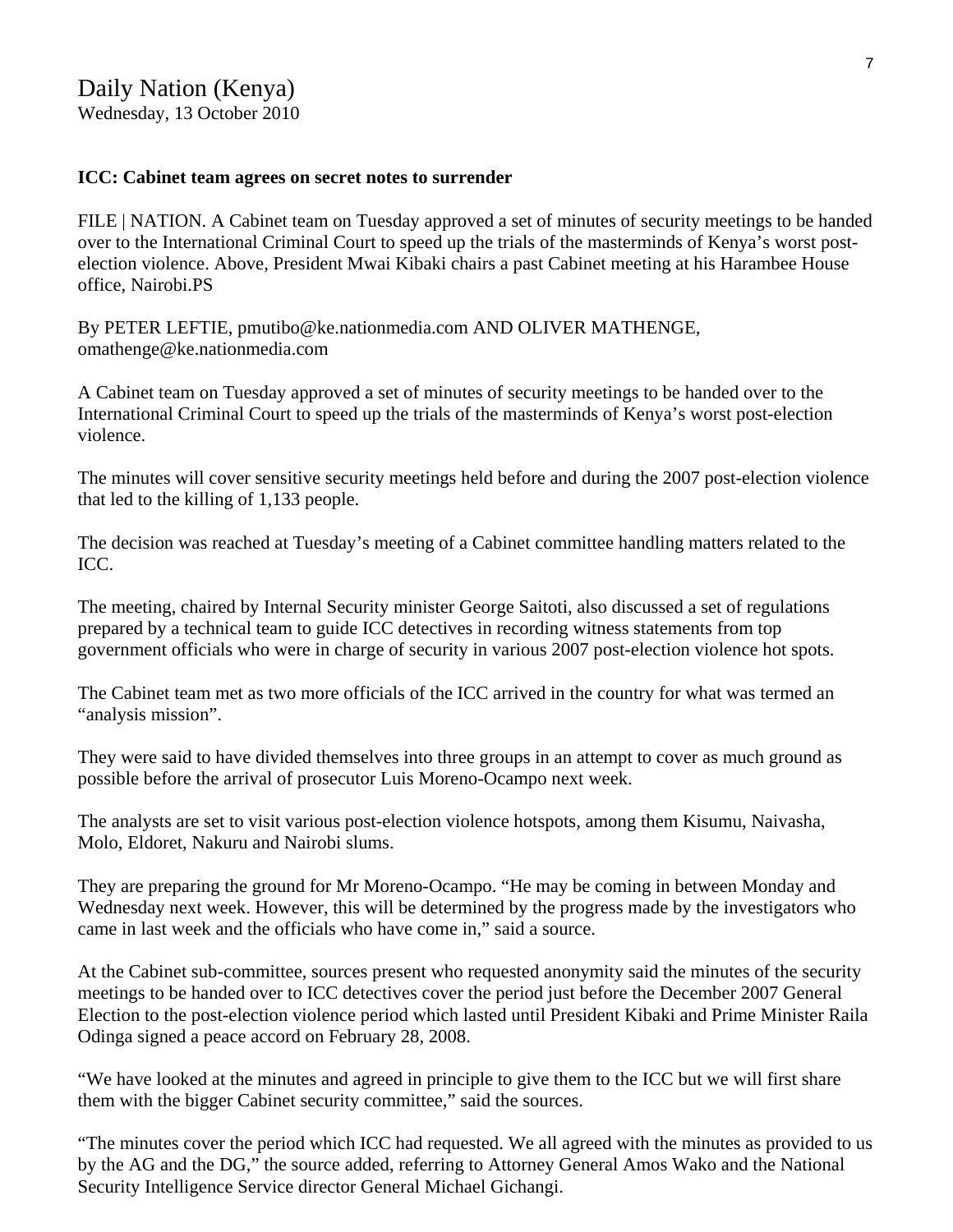The meeting carefully went through all the minutes of the security meetings held during the period to ensure they were relevant to the ICC investigations and that they did not compromise the country's security.

"As you know this is a very delicate matter, whereas we have a duty to cooperate with the ICC, we are also a sovereign country," the source explained, suggesting that minutes that could infringe on national security may have been withheld.

The ICC detectives believe the minutes of the security meetings preceding the disputed presidential election results and during the post- election violence would help establish whether "shoot-to-kill" orders were issued to security officers in various hot spots.

The sub-committee, which comprises Prof Saitoti, Cabinet ministers Mutula Kilonzo (Justice), James Orengo (Lands), Otieno Kajwang' (Immigration), Amason Kingi (Fisheries) and Mr Wako also went through the set of regulations which will guide ICC detectives in recording statements from at least five provincial commissioners, six provincial police bosses and district commissioners who served in the hot spots.

The committee, however, deferred the final decision on the regulations until its meeting Wednesday morning.

Lawyers representing the government officials expected to record the statements Tuesday met with Public Prosecutor Keriako Tobiko.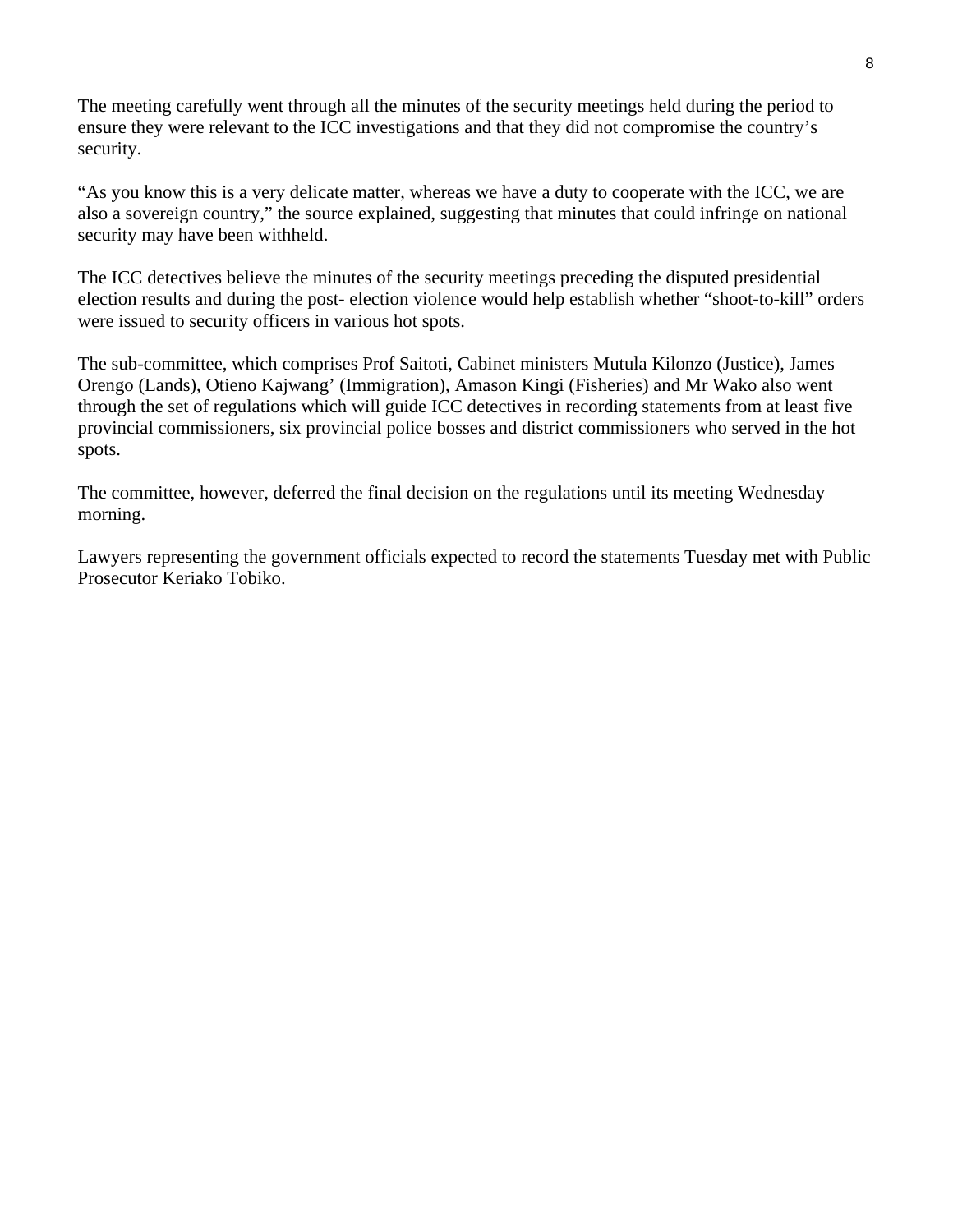#### **Rely on victims for truth, ICC told**

#### By NATION CORRESPONDENT

Human rights lobby groups in Rift Valley Province have appealed to the International Criminal Court (ICC) investigators to engage post-election violence victims for information on the chaos. In a joint statement issued in Nakuru town on Tuesday, the lobby groups said some city-based organisations were misleading the ICC.

"We urge ICC investigators not to rely on busy bodies in Nairobi who are not informed of what happened on the ground during post -election violence," they said.

They added that if the ICC hoped to gather concrete evidence to charge the perpetrators of post-election violence it's investigators should visit the area and engage the victims.

The groups said many of the victims had not been contacted and were willing to co-operate with the ICC.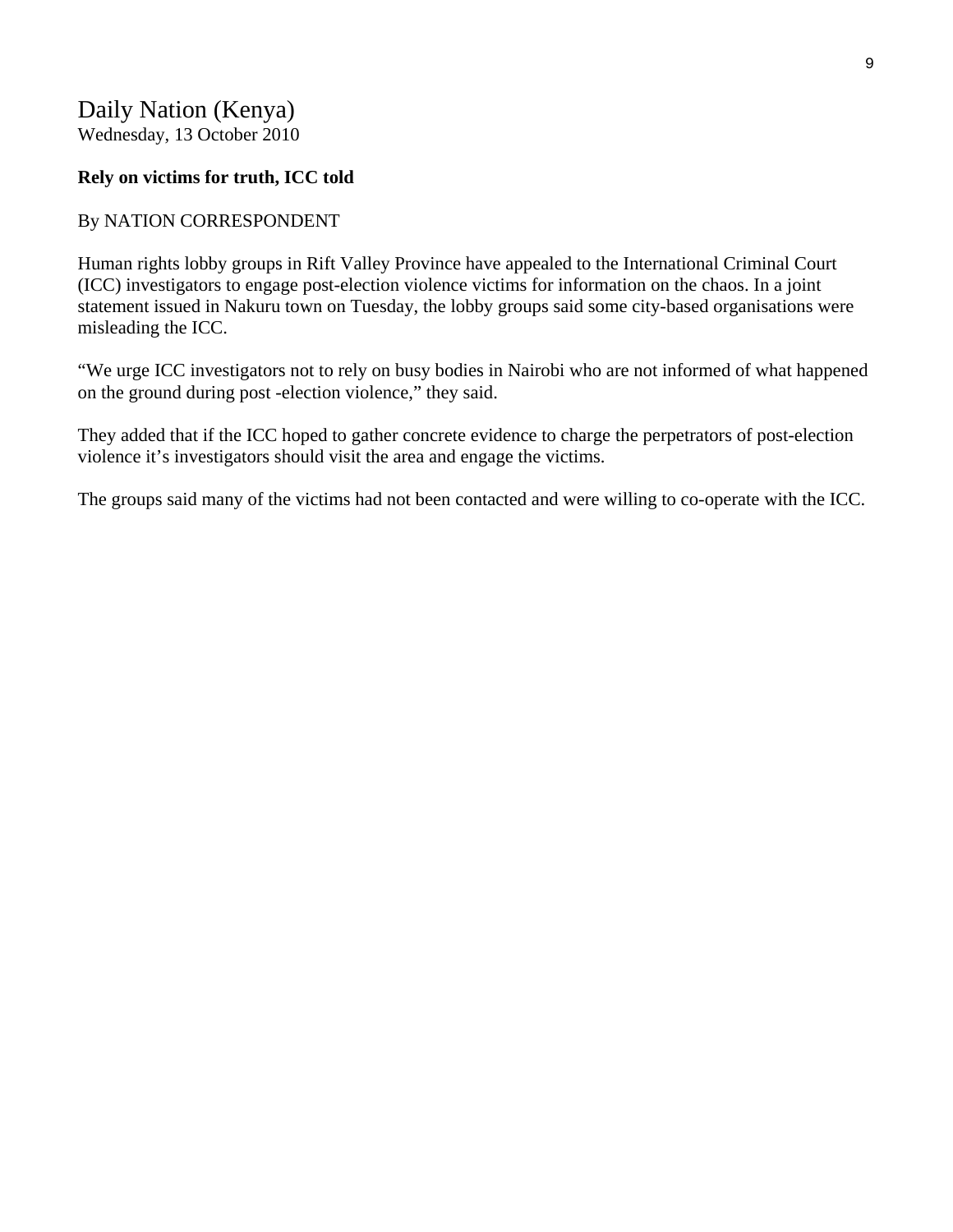## Sudan Tribune Wednesday, 13 October 2010

## **South Africa vows to support deferring Bashir's ICC warrant at UNSC**

October 12, 2010 (WASHINGTON) – South Africa will support any initiative in the UN Security Council (UNSC) that seeks to freeze the arrest warrant issued by the International Criminal Court (ICC) for



Sudanese president Omer Hassan Al-Bashir, its top diplomat said today.

*South Africa's Foreign Minister Maite Nkoana-Mashabane (Reuters)*

On Tuesday India, South Africa, Germany, Portugal and Colombia won non-permanent seats on the UNSC to replace Japan, Austria, Turkey, Mexico and Uganda.

Mashabane noted that "the majority of issues that go to The South African Foreign Minister Maite Nkoana-

the agenda before the Security Council are about the challenges of peace and security in Africa".

Nkoana-Mashabane said South Africa would "synchronize" its agenda with the African Union (AU) and the Security Council. In that context she pledged that her country would support initiatives such as deferring charges against the Sudanese leader.

South Africa was last a UNSC member during 2007 & 2008 and has generally been supportive of Khartoum's positions within the council.

The AU has relentlessly demanded a freeze to the warrant under Article (16) of the Rome Statute which is the ICC's founding text. However, veto-wielding countries from Western countries threatened to use its veto power against any such proposal. The pan-African body in response instructed its member states including those signatories not to cooperate in apprehending Bashir.

Chad and Kenya, both full ICC members, allowed Bashir to visit their territories without any trouble and justified it by the AU resolutions. However, other African countries such as South Africa, Uganda and Botswana said they will not abide by the AU decision.

(ST)